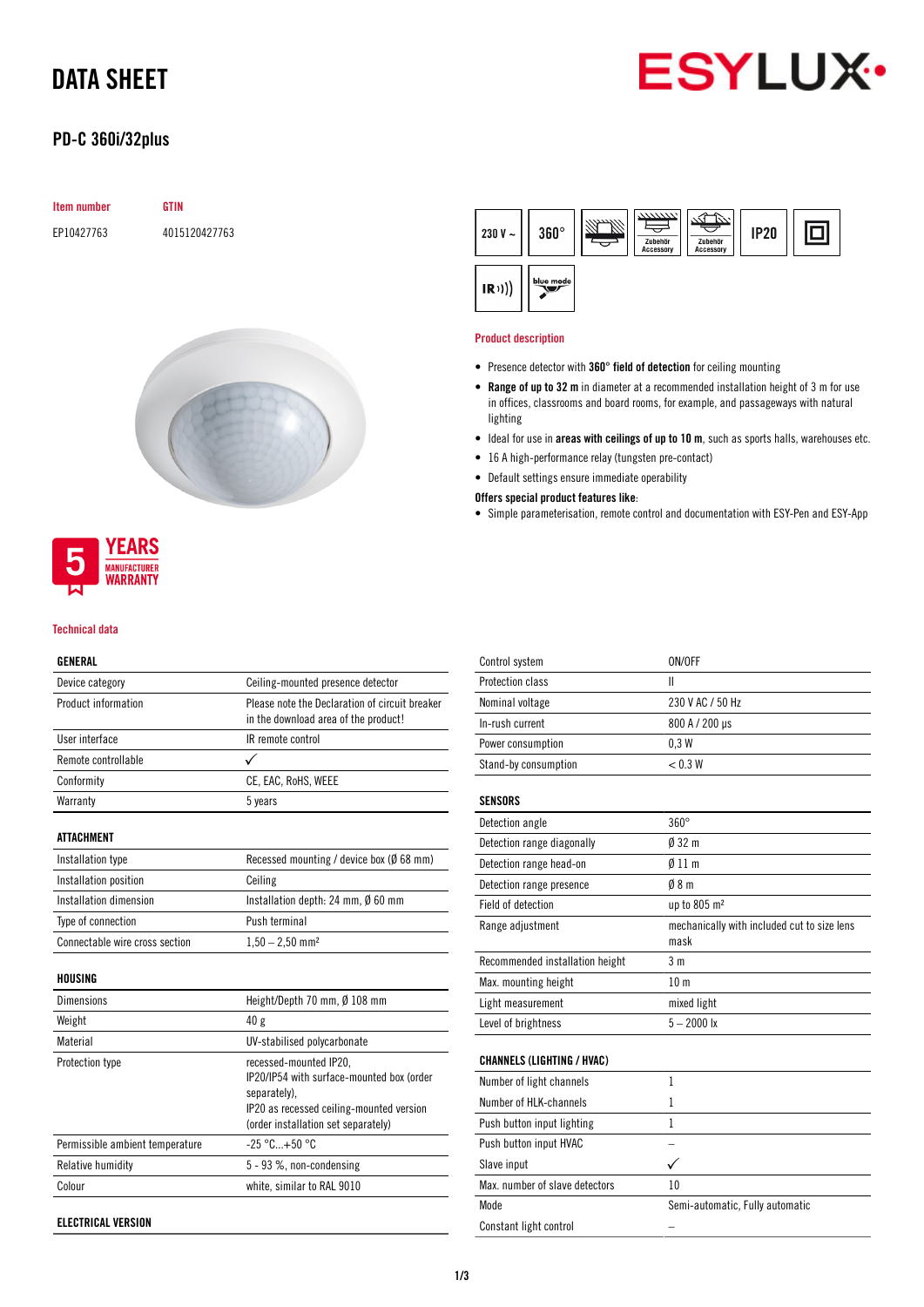## DATA SHEET

## PD-C 360i/32plus

| <b>Item number</b>    | GTIN          |                                                                                                |
|-----------------------|---------------|------------------------------------------------------------------------------------------------|
| EP10427763            | 4015120427763 |                                                                                                |
| Channel               |               | <b>C1</b> Lighting                                                                             |
| <b>Function</b>       |               | Switching                                                                                      |
| Switching capacity    |               | 230 V/50 Hz, 16 AX<br>2300 W/10 A (cos phi = 1)<br>1150 VA/5 A (cos phi = $0.5$ )<br>600 W LED |
| Switch contact        |               | make contact / non-floating                                                                    |
| Push button input     |               |                                                                                                |
| Impulse feature       |               |                                                                                                |
| Switch-off delay time |               | 60 s30 min (adjustable in steps)                                                               |

| Channel               | C <sub>2</sub> HVAC                                                                                     |
|-----------------------|---------------------------------------------------------------------------------------------------------|
| <b>Function</b>       | Switching                                                                                               |
| Switching capacity    | 230 V AC/2 A, 24 V DC/2 A, Capacitive load/<br>electronic ballasts max, in-rush current 30<br>$A/20$ ms |
| Switch contact        | make contact / floating                                                                                 |
| Push button input     |                                                                                                         |
| Impulse feature       |                                                                                                         |
| Switch-off delay time | 300 s120 min (adjustable in steps)                                                                      |

#### Accessories

| <b>Product designation</b>        | <b>GTIN</b>   |
|-----------------------------------|---------------|
| Ceiling-mounted presence detector |               |
| PD-C 360/8 Slave                  | 4015120055379 |
| PD-C 360/24 Slave                 | 4015120055386 |
| PD-C 360/32 Slave                 | 4015120427770 |
| Cover                             |               |
| COMPACT COVER SET 24/32 SR        | 4015120425431 |
| COMPACT COVER SET 24/32 BK        | 4015120007491 |
| Mounting                          |               |
| COMPACT MOUNTING BOX IP20 SM WH   | 4015120425370 |
| COMPACT MOUNTING BOX IP20 SM SR   | 4015120425387 |
| COMPACT MOUNTING BOX IP54 SM WH   | 4015120425905 |
| COMPACT MOUNTING BOX IP54 SM SR   | 4015120425912 |
| MOUNTING SET IP20 FM 62 WH        | 4015120425929 |
| COMPACT MOUNTING BOX IP54 SM BK   | 4015120426940 |
| COMPACT MOUNTING BOX IP20 SM BK   | 4015120426933 |
| Protection                        |               |
| BASKET GUARD ROUND LARGE          | 4015120425608 |
| BASKET GUARD ROUND SMALL          | 4015120425615 |
| Remote control                    |               |
| ESY-Pen                           | 4015120425356 |
| REMOTE CONTROL MDi/PDi            | 4015120425509 |
| REMOTE CONTROL PDI/USER           | 4015120425547 |
| Mobil-PDi/MDi-universal           | 4015120433993 |